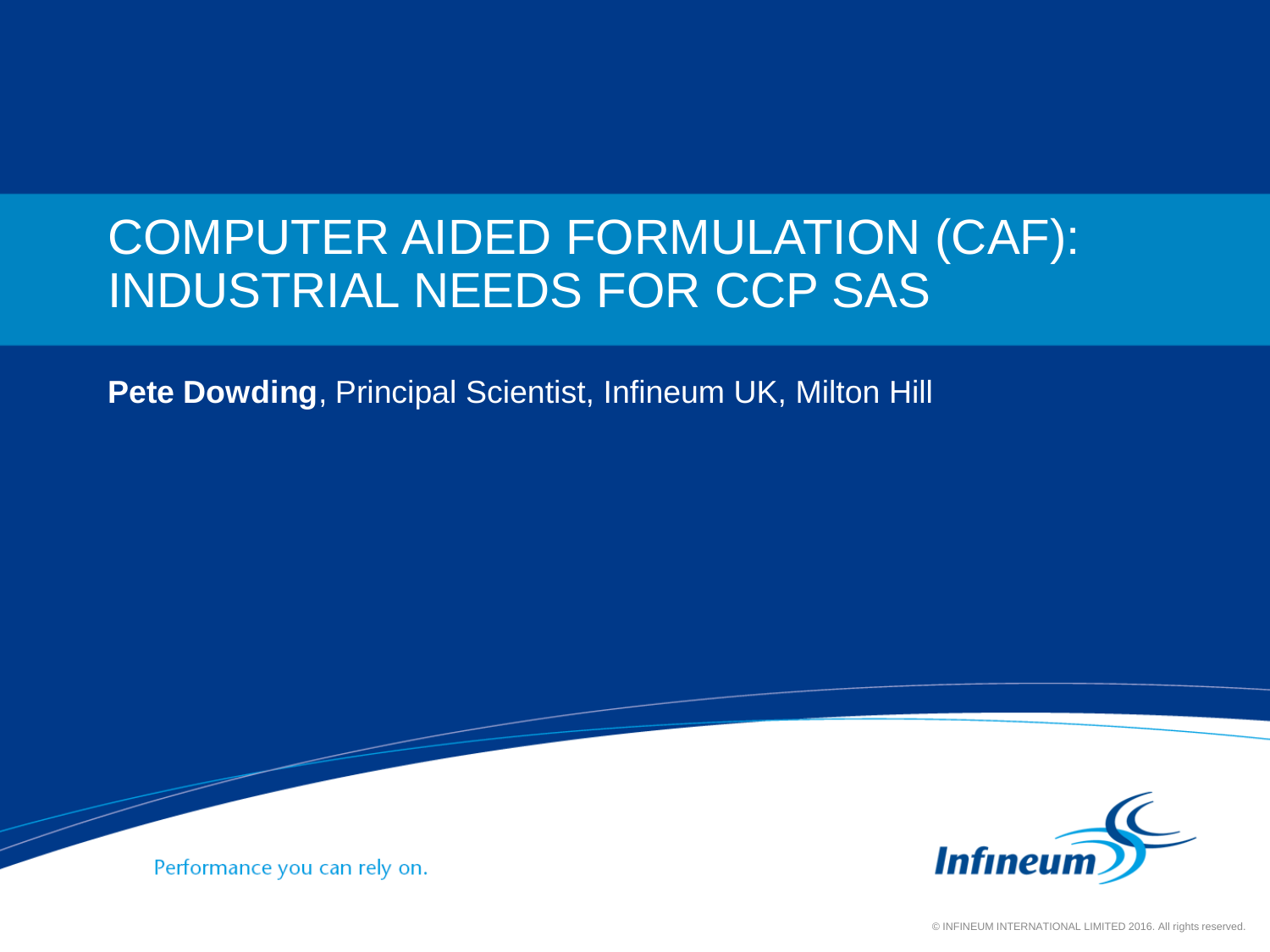#### R&D Circle in Industry



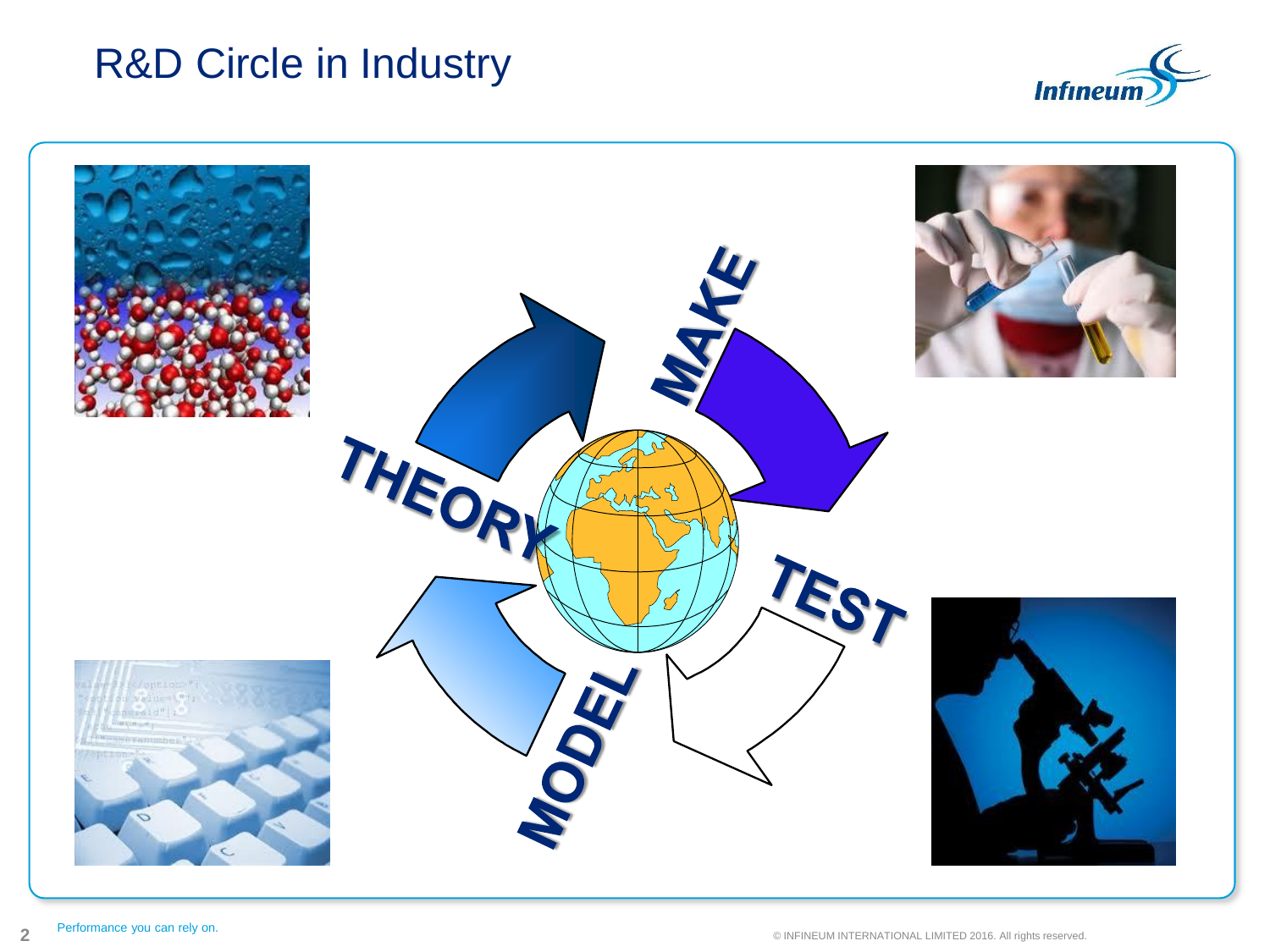#### Modelling at the Mesoscale



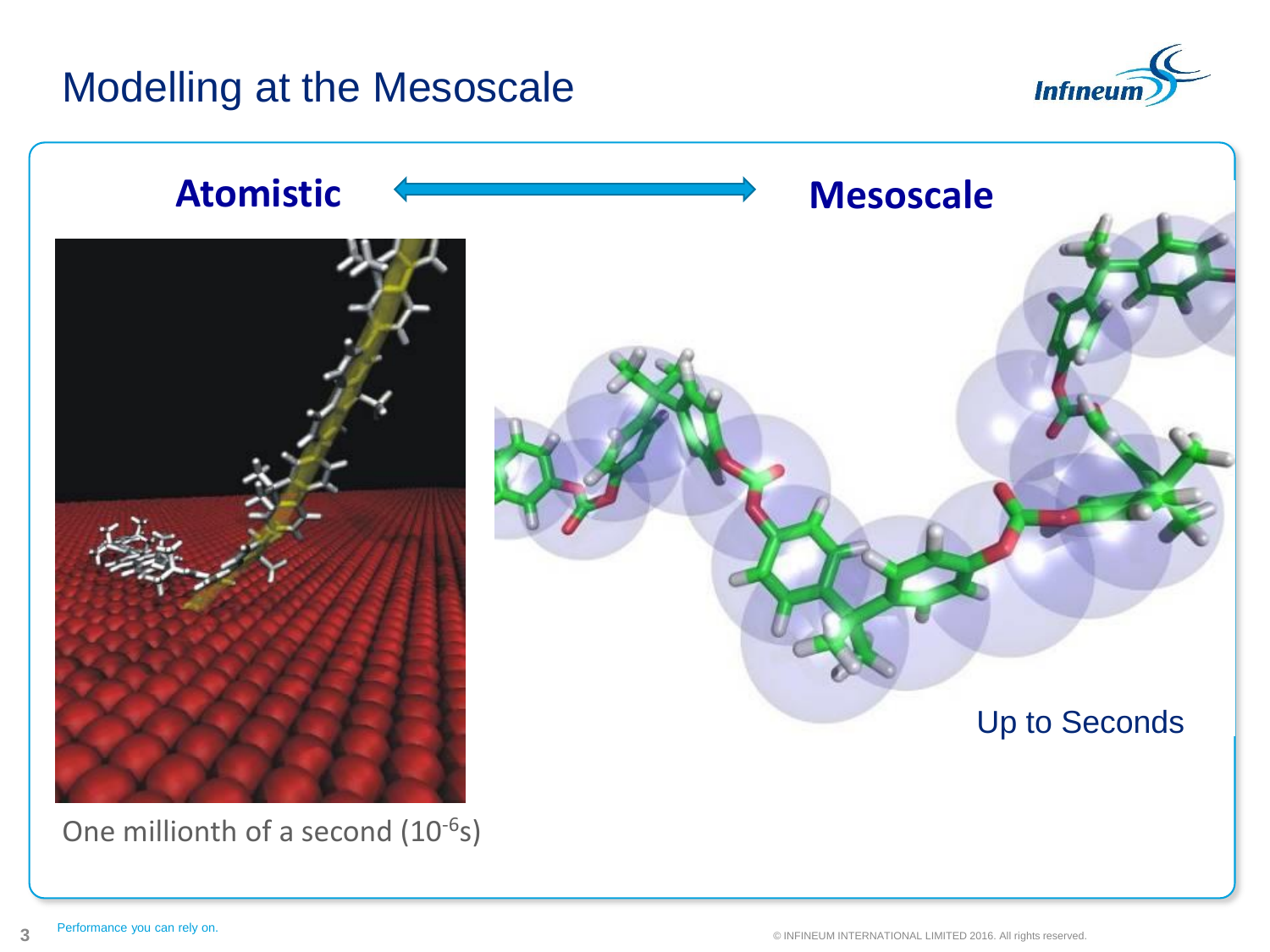# Industrial Systems: Lubricant Additives



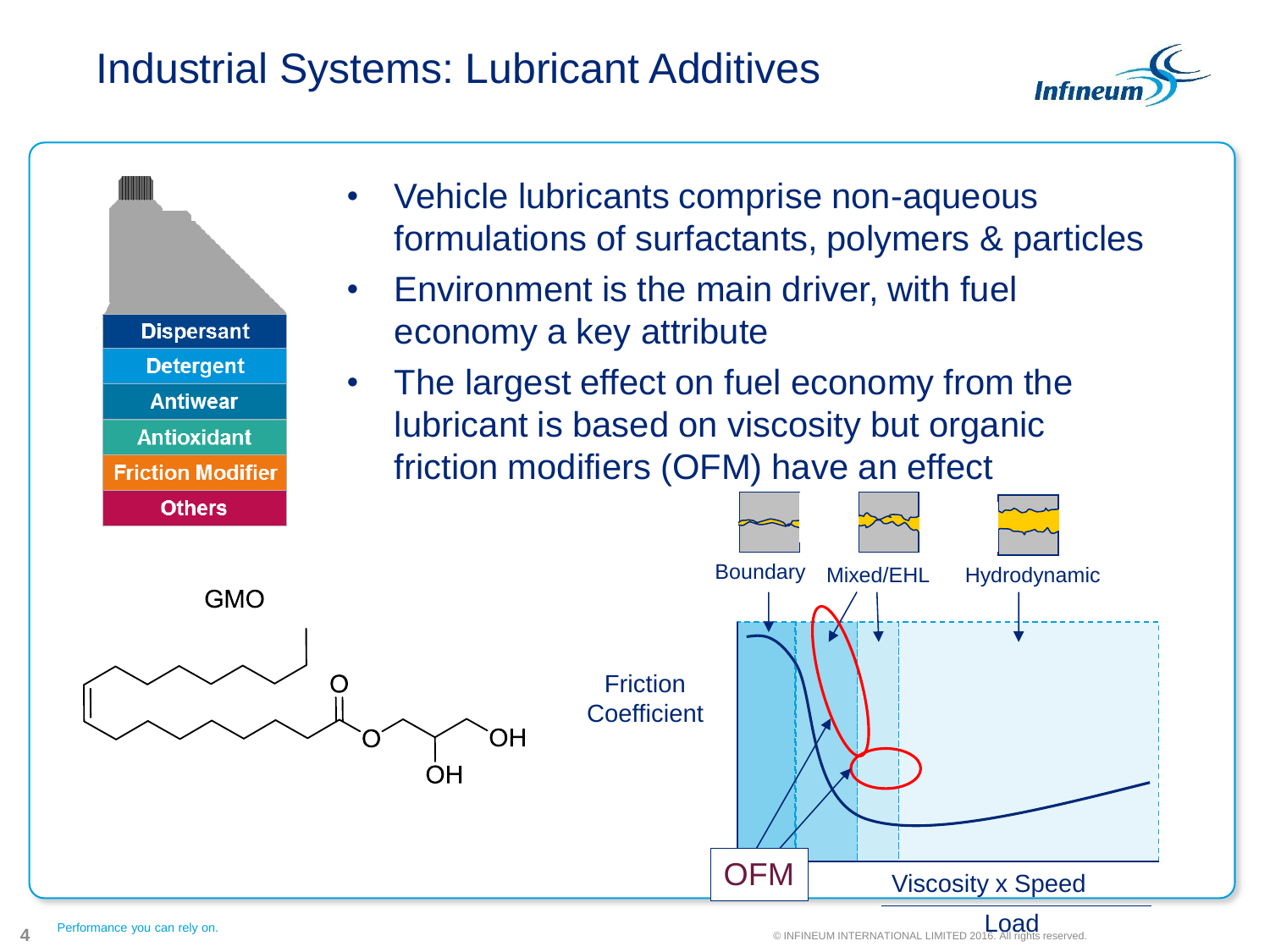### MD simulation of Glycerol monooleate selfassembly in non-aqueous media



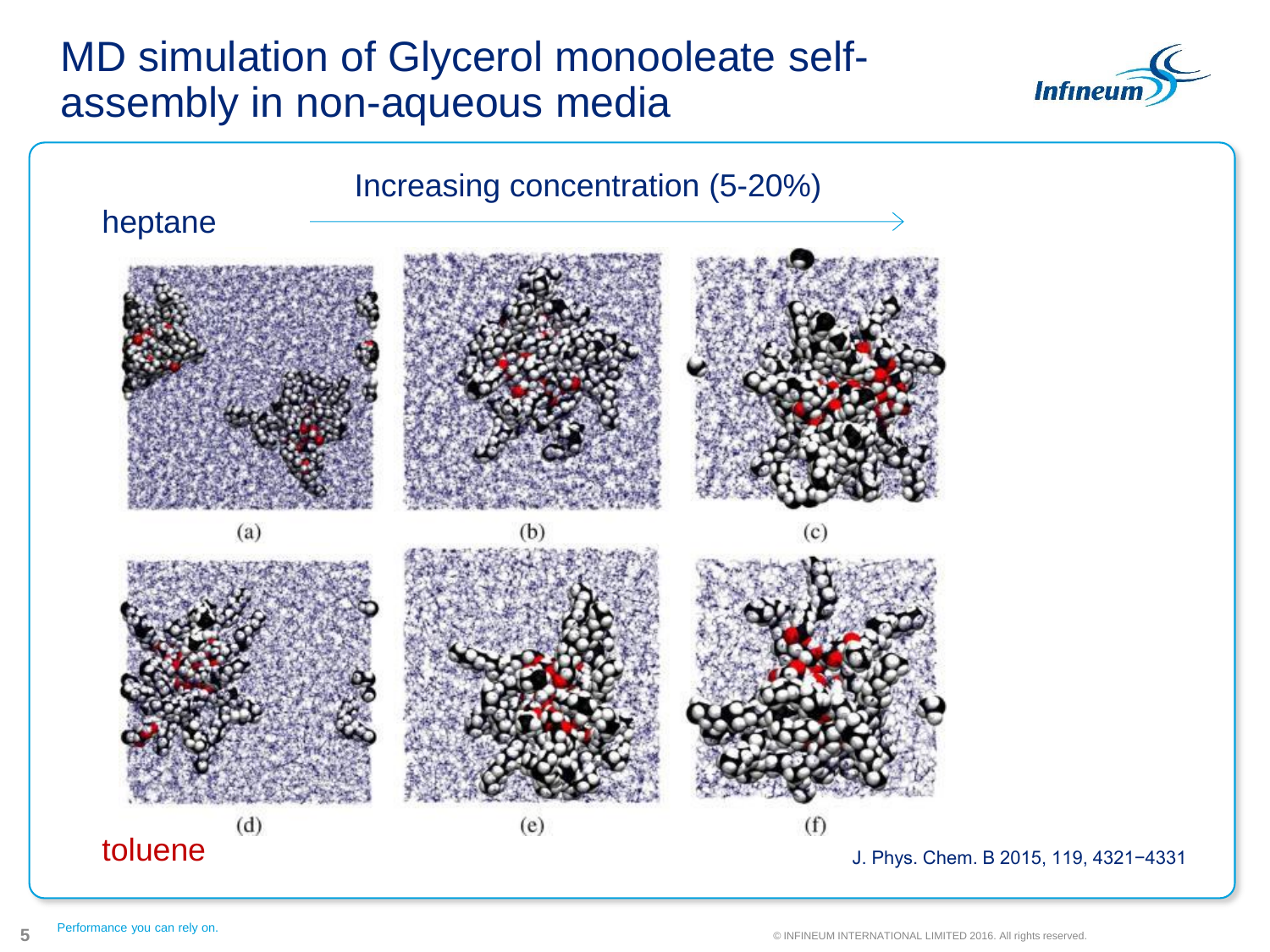# MD Simulation of SANS Profiles



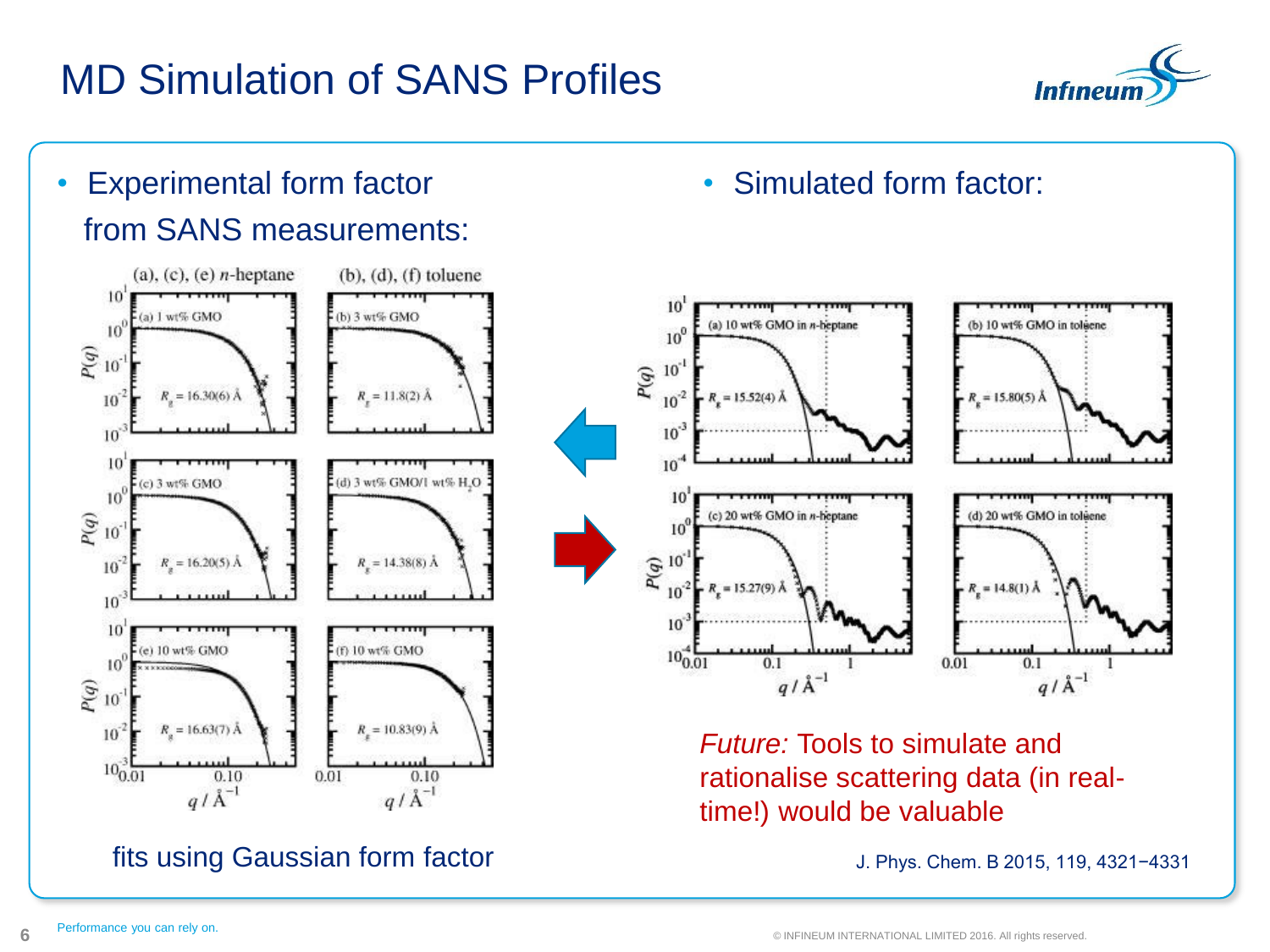# Computer Aided Formulation (CAF)



- Computer Aided Formulation (CAF) is a UK-Government funded (Innovate UK) collaborative research programme worth  $\sim$  £1.2 Million. Ended 31/5/17
- Partners:



- *Aims:* Development of a new, fully automated method for optimizing the fit of dissipative particle dynamics interaction parameters to appropriate experimental data to predict phase diagrams, solubility parameters, CMC etc.
- This results in predictive modeling and simulation, to improve product formulation, accelerating the development of new products.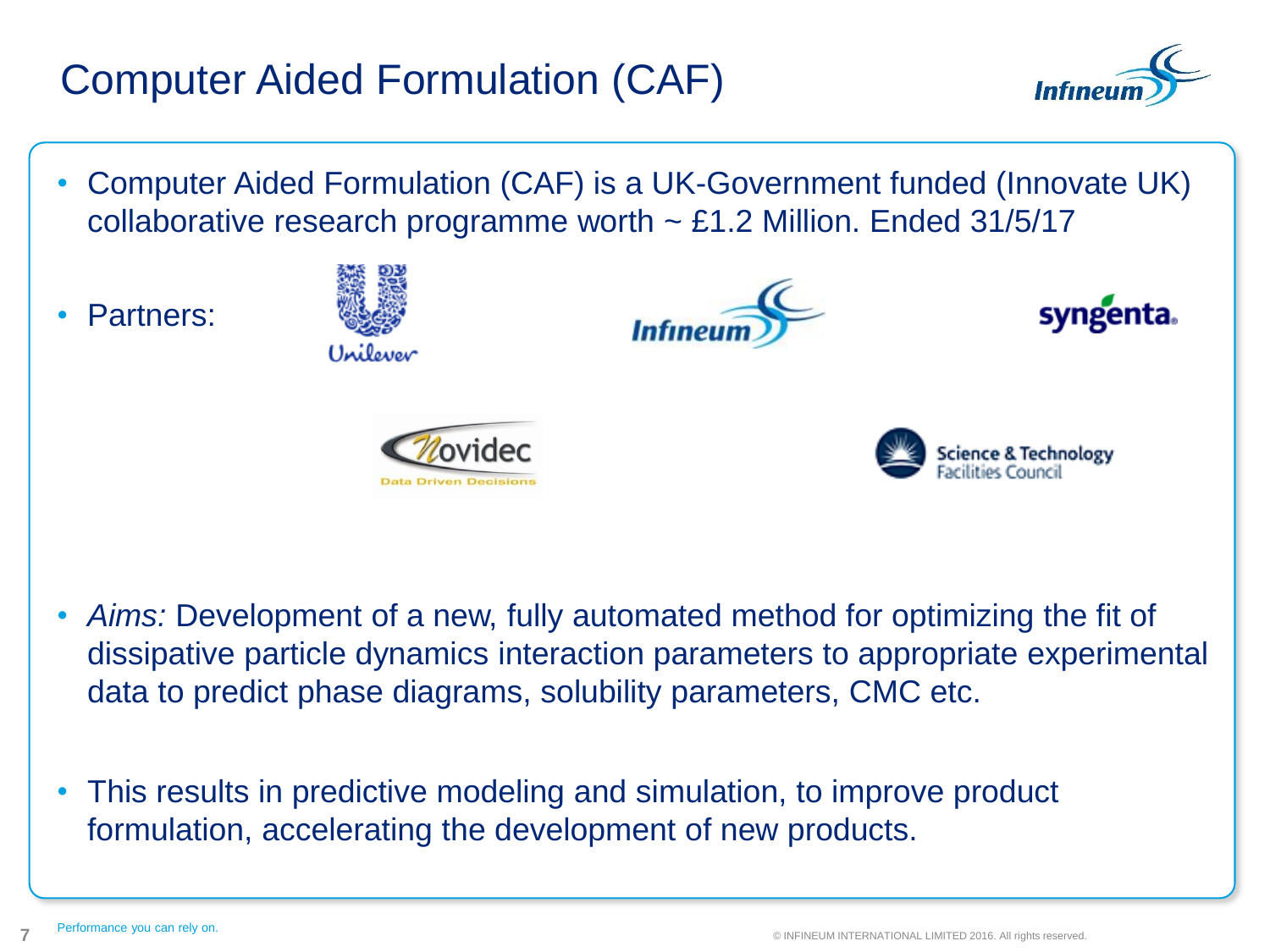### Coarse Grain Modelling



- Mesoscopic simulation method
- Developed by Hoogerbrugge and Koelman (1992)
- Coarse-grained method





- Access to longer length and time scales compared to fully atomistic methods.
- Simulation platform based on open source (STFC) DL\_MESO software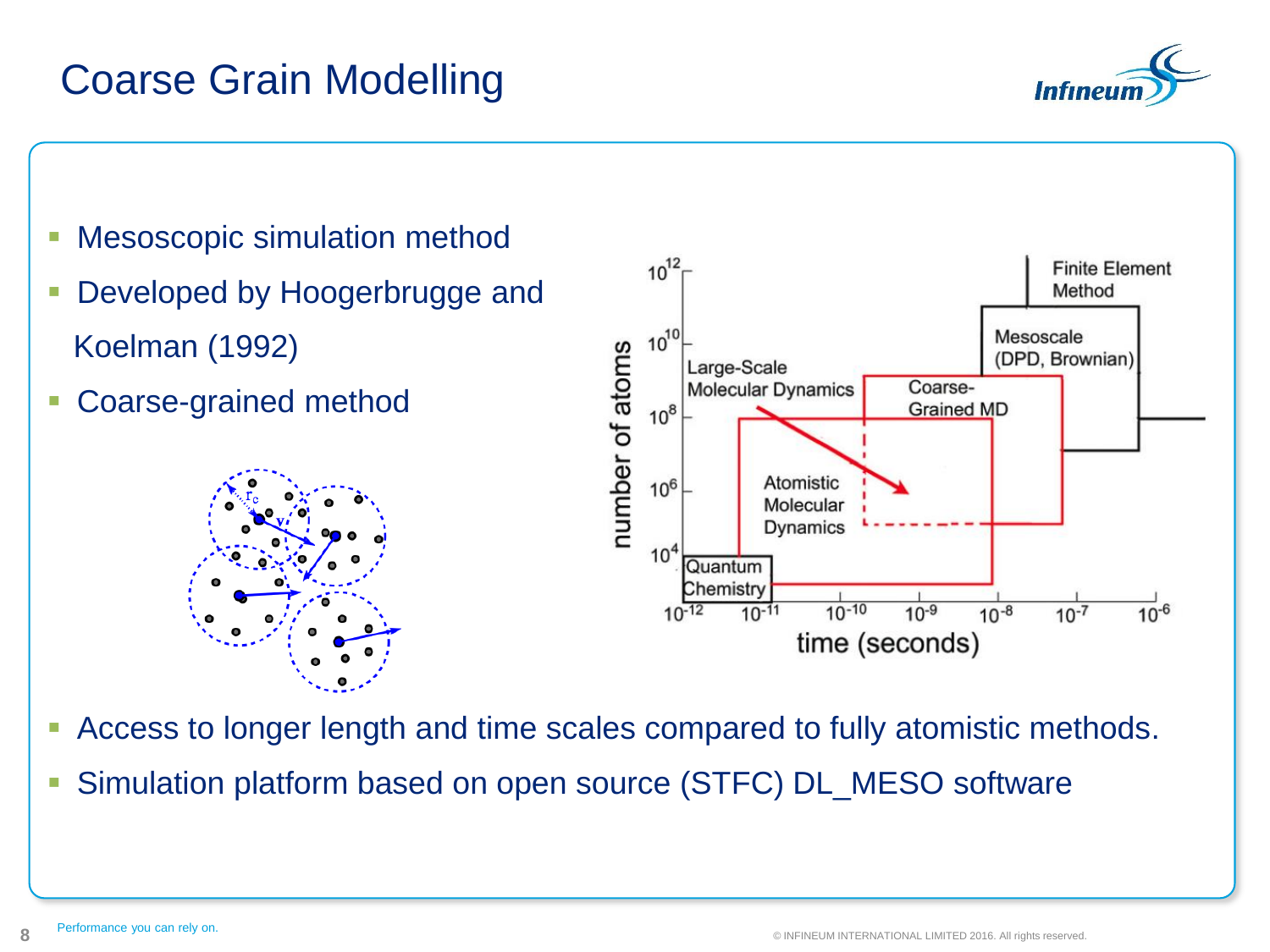# Application of Predictive Coarse Grain Modelling





| Composition      | Expected     | SDPD                          |
|------------------|--------------|-------------------------------|
| Wt % $C_{10}E_5$ | Phase        | Parameters                    |
| 20               | 2ф           | 2Ф                            |
| 30               | $H_{\rm 1}$  | H1                            |
| 40               | $H_1/V_1$    | v,                            |
| 50               | $L_{\alpha}$ | $L_{\alpha}$ (poorly ordered) |
| 60               | $L_{\alpha}$ | $L_{\alpha}$ (well ordered)   |

• CAF/ DPD Model has correctly predicted composition of phases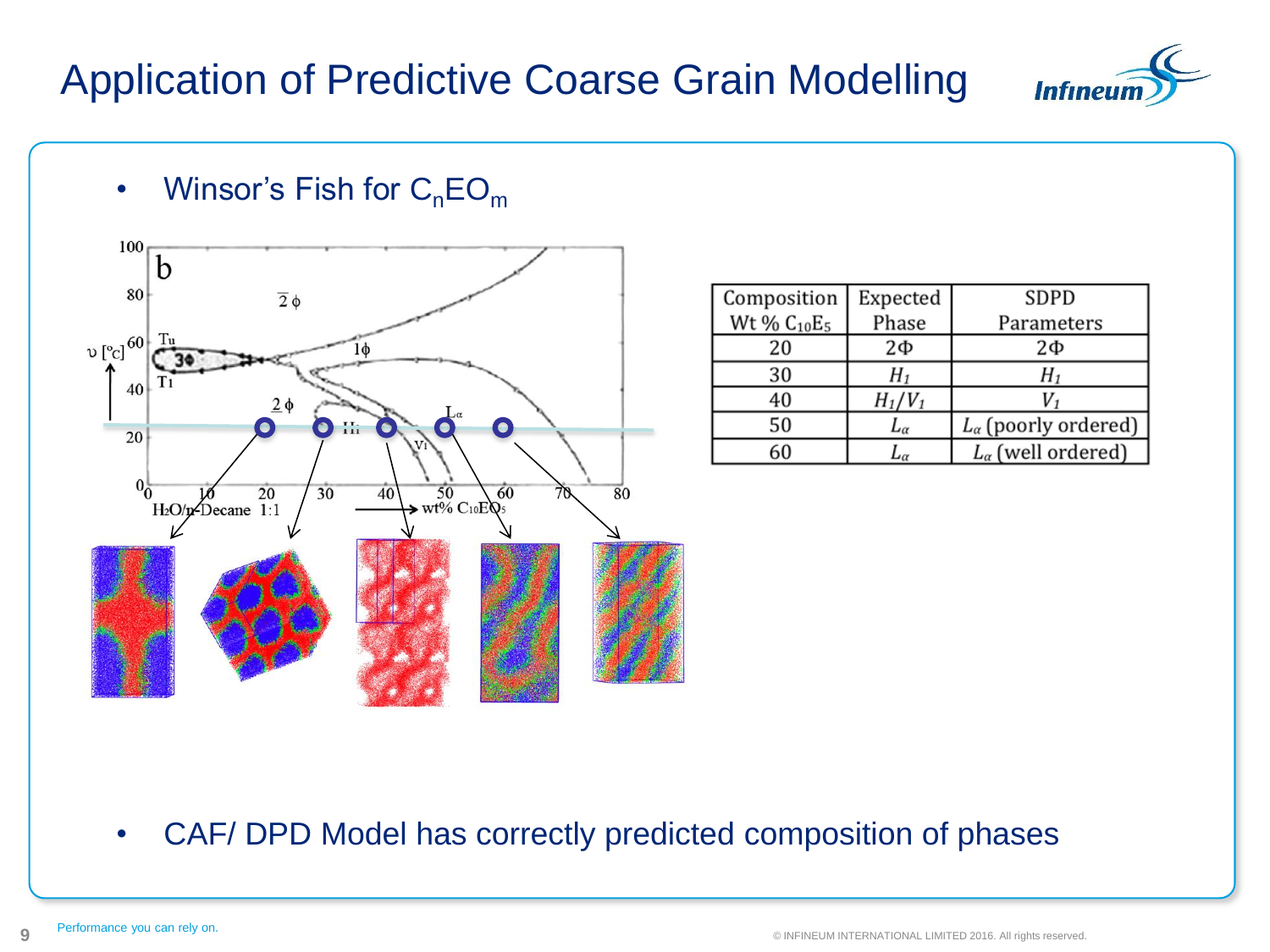### Relevance to CCP-SAS for the future



- There has been discussion regarding simulation/ prediction of SANS data using DPD/ coarse graining, but no development work has been done during CAF
- Fitting such data takes considerable time and is generally performed postexperiment
- What if there was an algorithm that would take the output of soft-matter computer simulation to predict both the SANS and the SAXS spectra
- An algorithm to solve the inverse problem too: from SANS and SAXS spectra that would predict the corresponding soft-matter configuration without user bias in the fit eventually extending to complex mixtures (formulations)
- Development of such tools would be of real value to industry- towards the Nirvana of data being fitted as it is generated to make smarter decisions in realtime during the experiment
- Also allows non-expert users to perform structural characterisation